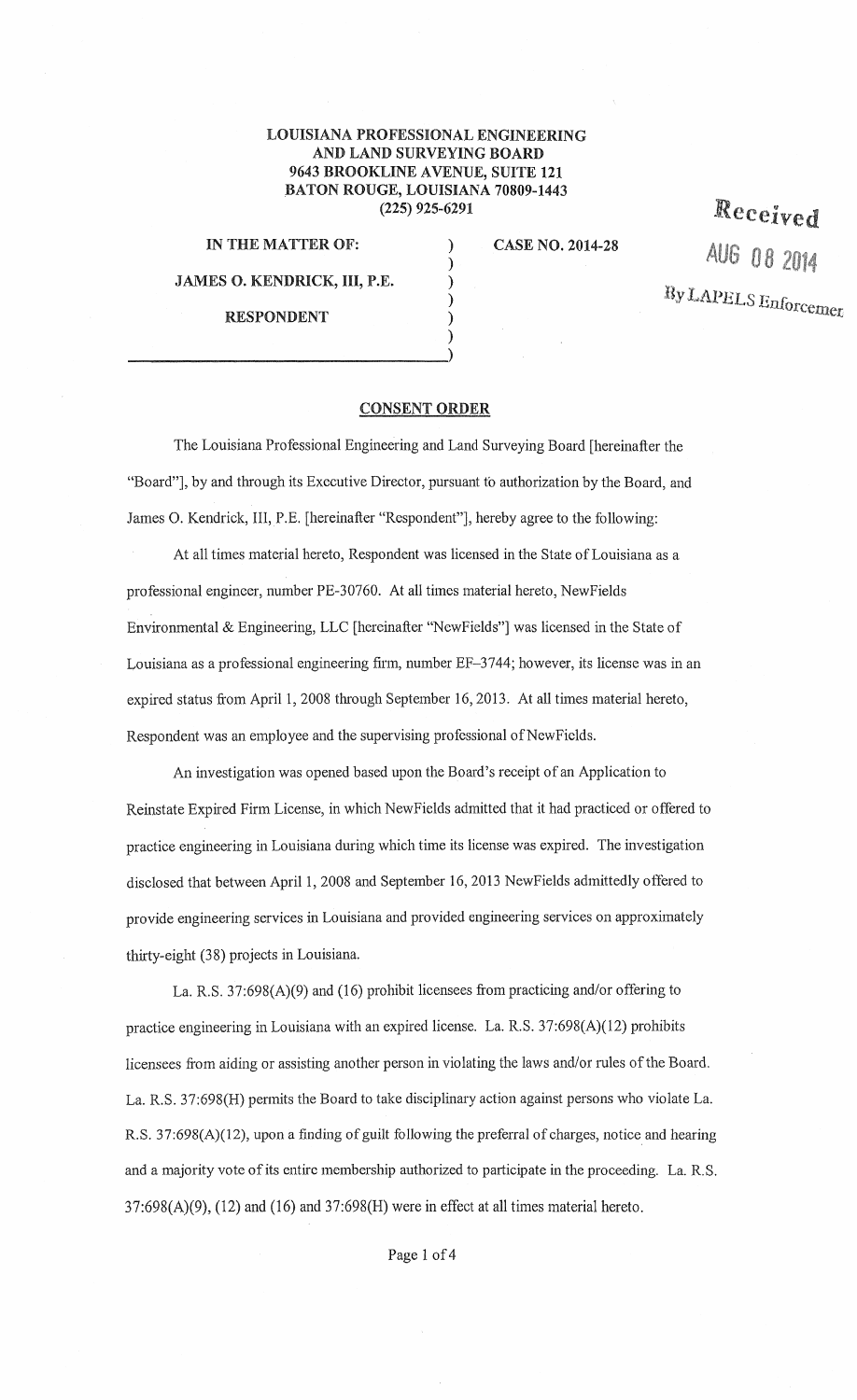It is undisputed that (a) NewFields' license to practice and/or offer to practice engineering in Louisiana was in an expired status from April 1, 2008 through September 16, 2013, (b) during this time period NewFields practiced and offered to practice engineering in Louisiana and (c) Respondent aided or assisted NewFields in violating the laws and/or rules of the Board.

By letter dated July 14, 2014, the Board gave notice to Respondent that it was considering the preferral of charges against Respondent on the grounds that he may have violated La. R.S. 37:698(A)(12), relative to the aiding or assisting of another person in violating the laws and/or rules of the Board.

Wishing to dispense with the need for further disciplinary action and to conclude the instant proceeding without further delay and expense, for the purpose of this proceeding only, Respondent and the Board do hereby enter into this Consent Order, in which Respondent of his own free will consents to the issuance of a Consent Order by the Board, wherein Respondent agrees to (a) pay a fine of two thousand (\$2,000.00) dollars, (b) pay administrative costs of two hundred ninety-three and 57/100 (\$293.57) dollars, (c) successfully complete the Board's online Louisiana Laws and Rules Quiz, (d) successfully complete the Board's online Louisiana Professionalism and Ethics Quiz and (e) the publication of this Consent Order on the Board's website and a summary of this matter in the Board's official journal, the *Louisiana Engineer and Surveyor Journal,* and the reporting of this matter to the National Council of Examiners for Engineering and Surveying (NCEES), identifying Respondent by name.

Respondent admits that its conduct as set forth above constitutes violations of the above referenced laws and/or rules as stated herein. Respondent acknowledges awareness of said laws and/or rules and states that he will comply with all applicable laws and rules henceforth. Respondent has been advised of his right to appeal; and he states affrrmatively that he has been afforded all administrative remedies due him under the law. Respondent further acknowledges awareness of the fact that the signed original of this Consent Order will remain in the custody of the Board as a public record and will be made available for public inspection and copying upon request.

Therefore, in consideration of the foregoing and by signing this Consent Order, Respondent does hereby waive his right to a hearing before the Board, to the presenting of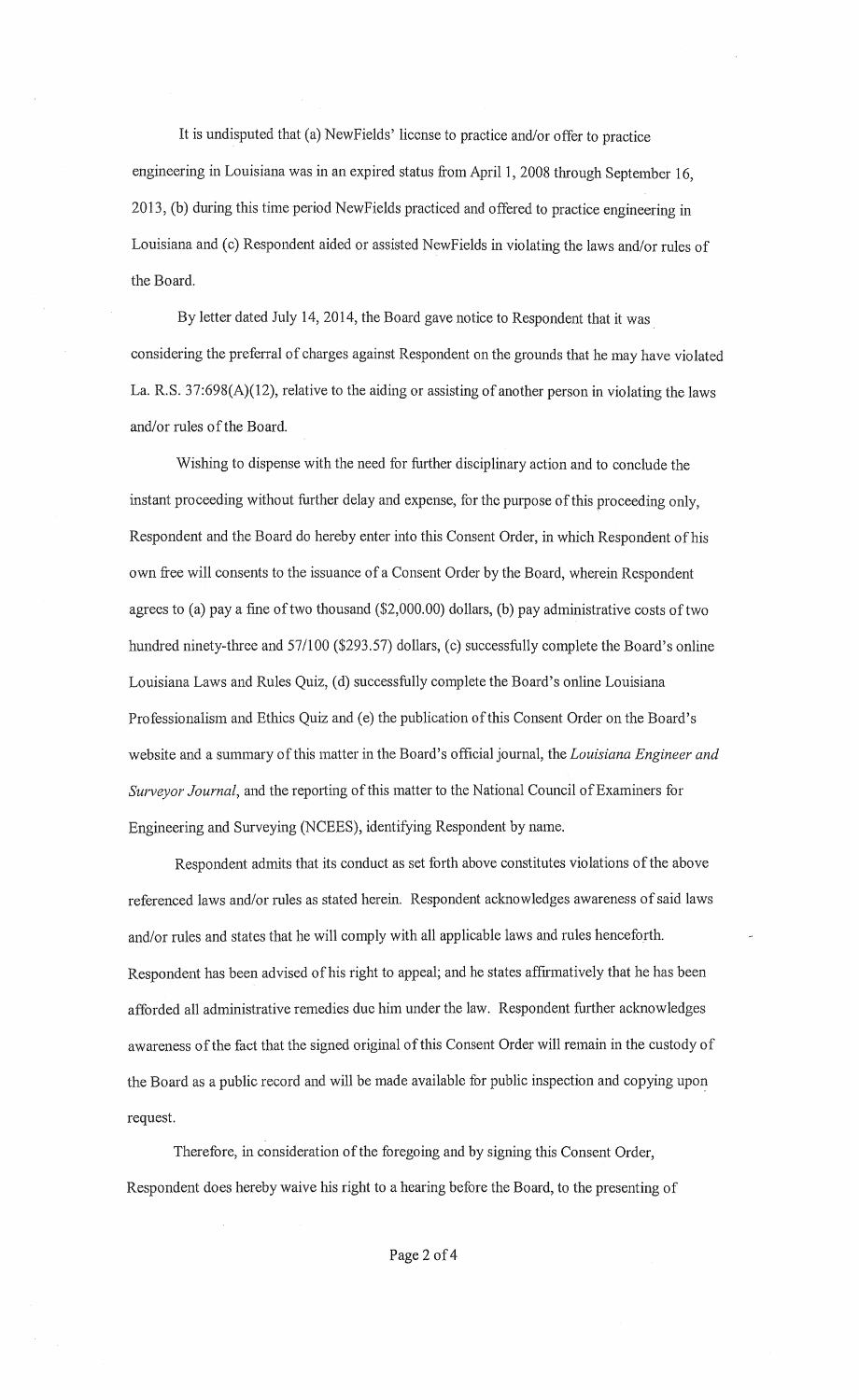evidence and witnesses on its behalf, to Findings of Fact and Conclusions of Law in this case, and to judicial review of this Consent Order.

Respondent hereby represents (a) that he fully understands the meaning and intent of this Consent Order, including but not limited to its final and binding effect, (b) that he has voluntarily entered into this Consent Order and that no other promise or agreement of any kind has been made to or with him by any person whatsoever to cause the execution of this instrument and (c) that the sanctions set forth in this Consent Order do not prevent the Board from taking further disciplinary or enforcement action against Respondent on matters not specifically addressed in this Consent Order.

WHEREFORE, the Louisiana Professional Engineering and Land Surveying Board and Respondent agree that:

1. Respondent shall pay a fine of two thousand (\$2,000.00) dollars, which shall be tendered to the Board by certified check payable to the Board, due upon the signing of this Consent Order; and

2. Respondent shall pay administrative costs of two hundred ninety-three and 57/100 (\$293.57) dollars, which shall be tendered to the Board by certified check payable to the Board, due upon the signing of this Consent Order; and

3. Respondent shall successfully complete the Board's online Louisiana Laws and Rules Quiz with a score of 90% or higher and return it to the Board within sixty (60) days of the effective date of this Consent Order; and

4. Respondent shall successfully complete the Board's online Louisiana Professionalism and Ethics Quiz with a score of 90% or higher and return it to the Board within sixty (60) days of the effective date of this Consent Order; and

5. This Consent Order shall be published on the Board's website and a summary of this matter shall be printed in the official journal ofthe Board, the *Louisiana Engineer and Surveyor Journal,* and reported to the National Council of Examiners for Engineering and Surveying (NCEES), identifying Respondent by name; and

6. This Consent Order shall not become effective unless and until it is accepted and signed by and on behalf of the Board. Should the Board not accept and sign this Consent Order, it is agreed that presentation of this matter to the Board shall not prejudice the Board or any of its